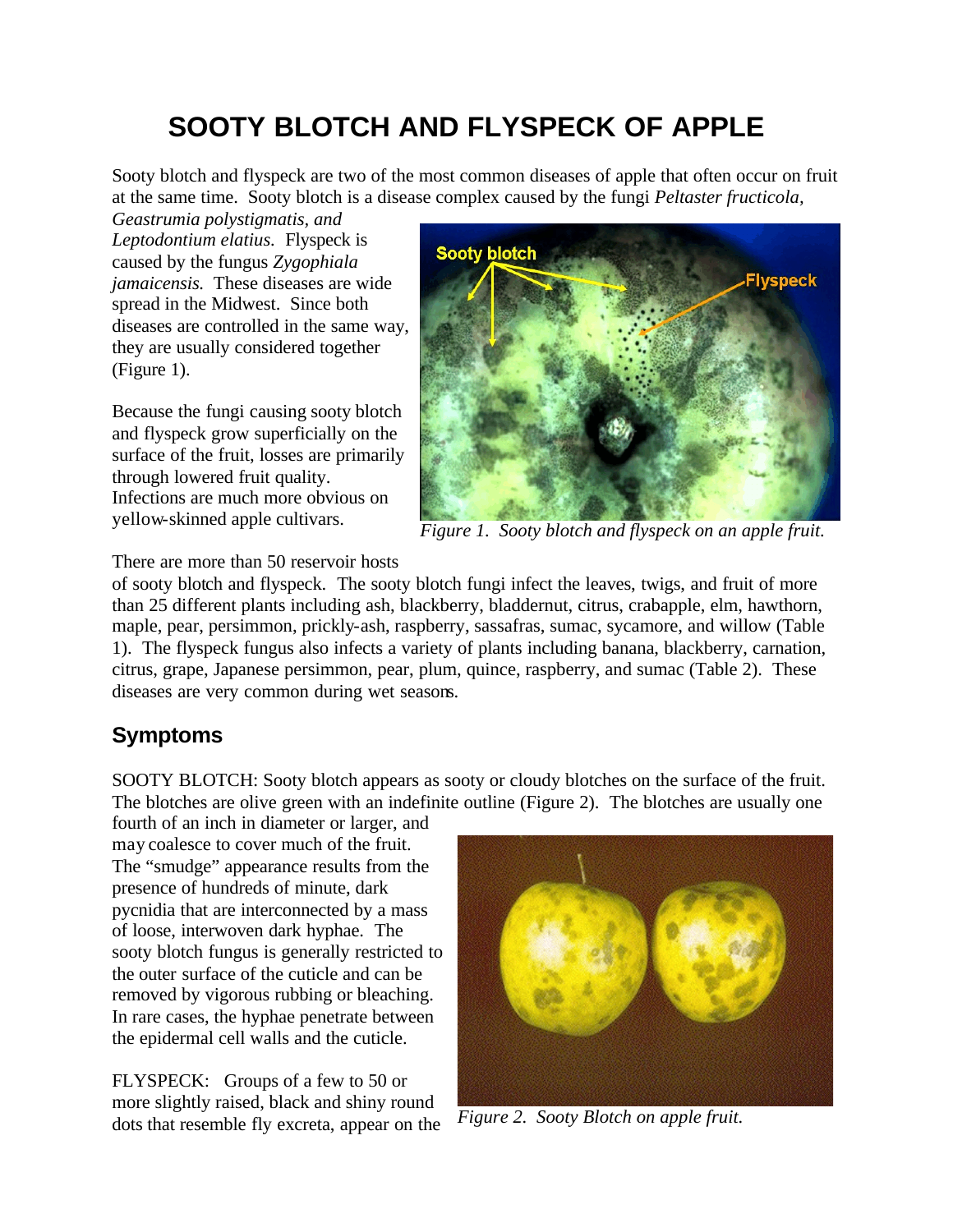apple fruit (Figure 3). The individual "fly specks" are more widely scattered and much larger than the pycnidia of the sooty blotch fungus. The flyspecks are sexual fruiting bodies (pseudothecia) of the fungus, and are interconnected by very fine hyphae. The blemishes can be removed by vigorous rubbing or bleaching.

## **Disease Cycle**

Both fungi overwinter on the twigs of many woody plants (Tables 1  $\&$  2). The disease



*Figure 3. Close-up of flyspeck on an apple fruit.*

cycles, as well as the temperature and moisture conditions necessary for infection, are much the same for both diseases.

SOOTY BLOTCH: The pycnidia on host plants produce large numbers of spores (conidia) that ooze out of infections and collect in a gelatinous mass. The conidia are carried by air currents and windblown rain through orchards from late May or early June until autumn. The thickwalled, dark hyphae formed on apple and other twigs often break up into cell-like fragments. These fragments may be washed from twigs onto the developing fruit, where they initiate infections. After spread and enlargement, secondary infections occur on fruit. Current-season twig growth is also infected during the summer and early autumn.

The fungi grow in a wide range of temperatures, 64to 80°F (18° to27°C). Moist condition is essential for infection and disease development. When May and June are cool and are followed by a hot July and August, sooty blotch often does not appear on the fruit until close to harvest. Disease outbreaks are most severe when cool, rainy weather in the spring is coupled with summer rains and cool fall temperatures prior to harvest. Under ideal conditions, the incubation period from infection to the appearance of symptoms may be as short as 5 days. In the orchard, however, this period usually lasts 20 to more than 60 days. Fruit infection can occur any time after petal fall, but it is most prevalent during mid- to late-summer.

FLYSPECK: In late spring, this fungus produces both ascospores and conidia that are windborne into orchards from other plants. The incubation period in cool weather (65°F or 18°C) is about 15 days.

# **Control**

Sooty blotch and flyspeck are most prevalent in the damp, shaded areas of an orchard. Any practice that improves air movement and promotes rapid drying greatly improves control. To control these diseases, fungicides must be applied, starting shortly after petal fall (calyx) and continuing when cooler weather occurs in the autumn prior to harvest. Most growers apply preventive fungicide spray on a 10- to 14-day schedule for control of sooty blotch/flyspeck.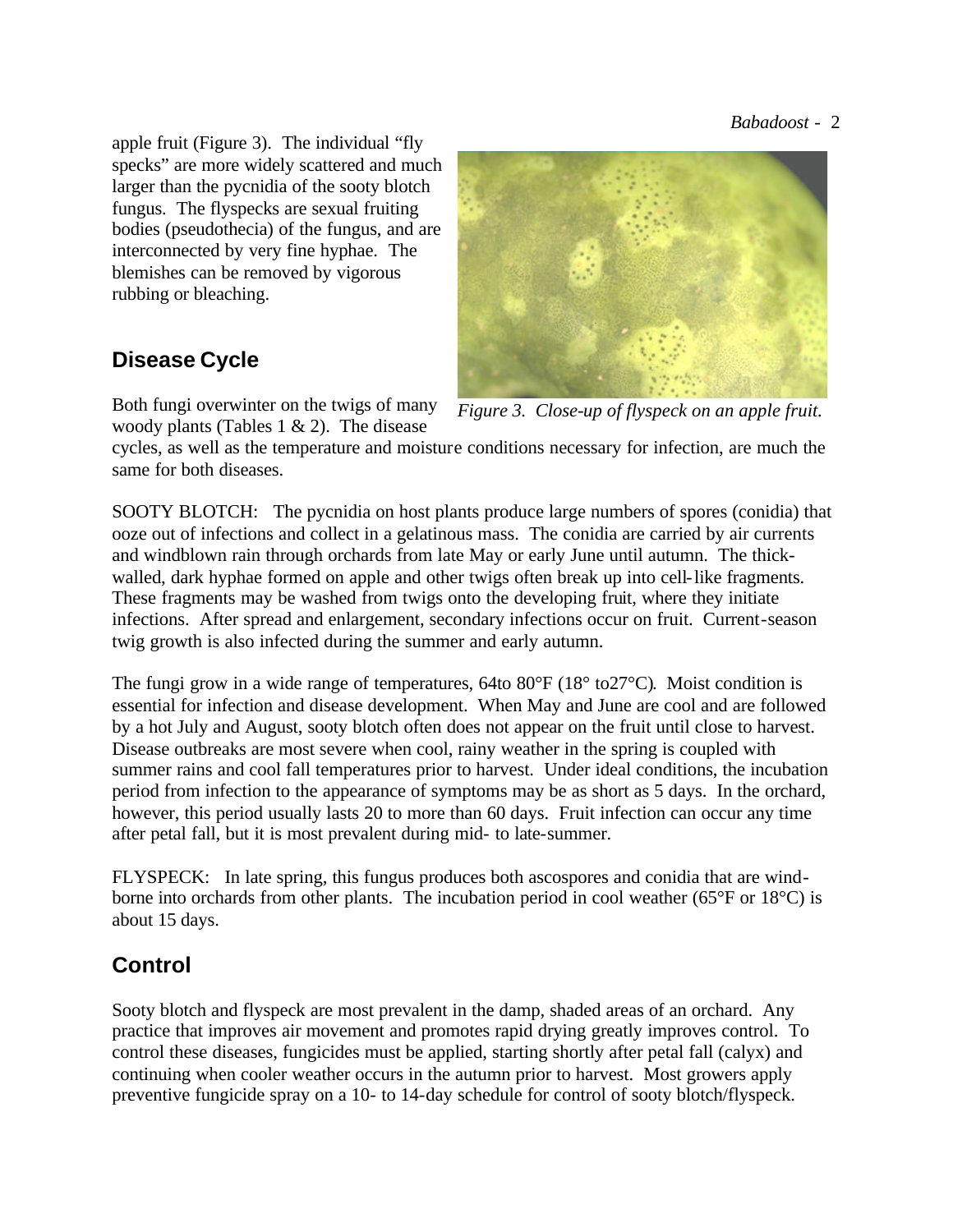### *Babadoost* - 3

However, there are a wide range of integrated pest management (IPM) options available to growers who wish to reduce pesticide use.

### **Cultural Methods**

- **1. Pruning**. A properly pruned tree will slow the development of sooty blotch/flyspeck. Annual pruning will allow better and faster drying of fruit after rain or dew. Sooty blotch/flyspeck fungi require periods of wetness in order to grow, so keeping the surface of the fruit as dry as possible can reduce diseases. In addition, a well-pruned tree allows better penetration of fungicides. Fruit in the inner canopy of an inadequately pruned tree often show sooty blotch/flyspeck damage, even in orchards that receive frequent fungi sprays.
- **2. Bramble Management.** Various species of *Rubus*, including blackberries and raspberries are major reservoir hosts for sooty blotch/flyspeck. If you produce these berries on your farm, it is advisable to plant them far away from the orchard or on the other side of a windbreak or hedgerow. Wild brambles located near the edges of orchard blocks should be removed during the spring and summer to reduce the amount of sooty blotch and flyspeck spores.
- **3. Thinning.** When sooty blotch/flyspeck fungi coat the surface of apples early in the season, the apples are too small to touch each other. When the apples grow larger and form clusters, tight clusters can provide sooty blotch/flyspeck fungi with a humid environment and a refuge from fungicide. Harvested apples may then have sooty blotch/flyspeck blotches on the surface that were protected by the cluster. Proper thinning will reduce clustering, thus reducing the ability of these fungi to "hide" from fungicides.
- **4. Mowing.** Mowing is another strategy that can promote better air flow and faster drying in an orchard. Apples on low-hanging branches, especially in tall grasses, can remain wet with dew until late morning. Regular mowing allows low-hanging apples to dry quickly and discourages multiplication of sooty blotch/flyspeck fungi.
- **5. Cultivar Selection**. Although there are no apple varieties resistant to sooty blotch/flyspeck, some cultivars have physiological characteristics that may reduce risk of sooty blotch/flyspeck damage. For example, only early-maturing cultivars may show less damage because sooty blotch/flyspeck fungi have less time to multiply on the apple surface. Symptoms are less visible on dark-skinned fruit than on light-skinned fruit. Although dark red apples have as many sooty blotch/flyspeck blemishes as yellow apples, the red apples can be more appealing to consumers as the spots are not as obvious. Planting early-maturing, dark red apple cultivars can therefore reduce the damage caused by sooty blotch/flyspeck.

### **Chemical Methods**

Fungicides can be used effectively and safely to manage sooty blotch/flyspeck. Various IPM methods for timing sprays and choosing chemicals have been successful in Illinois orchards.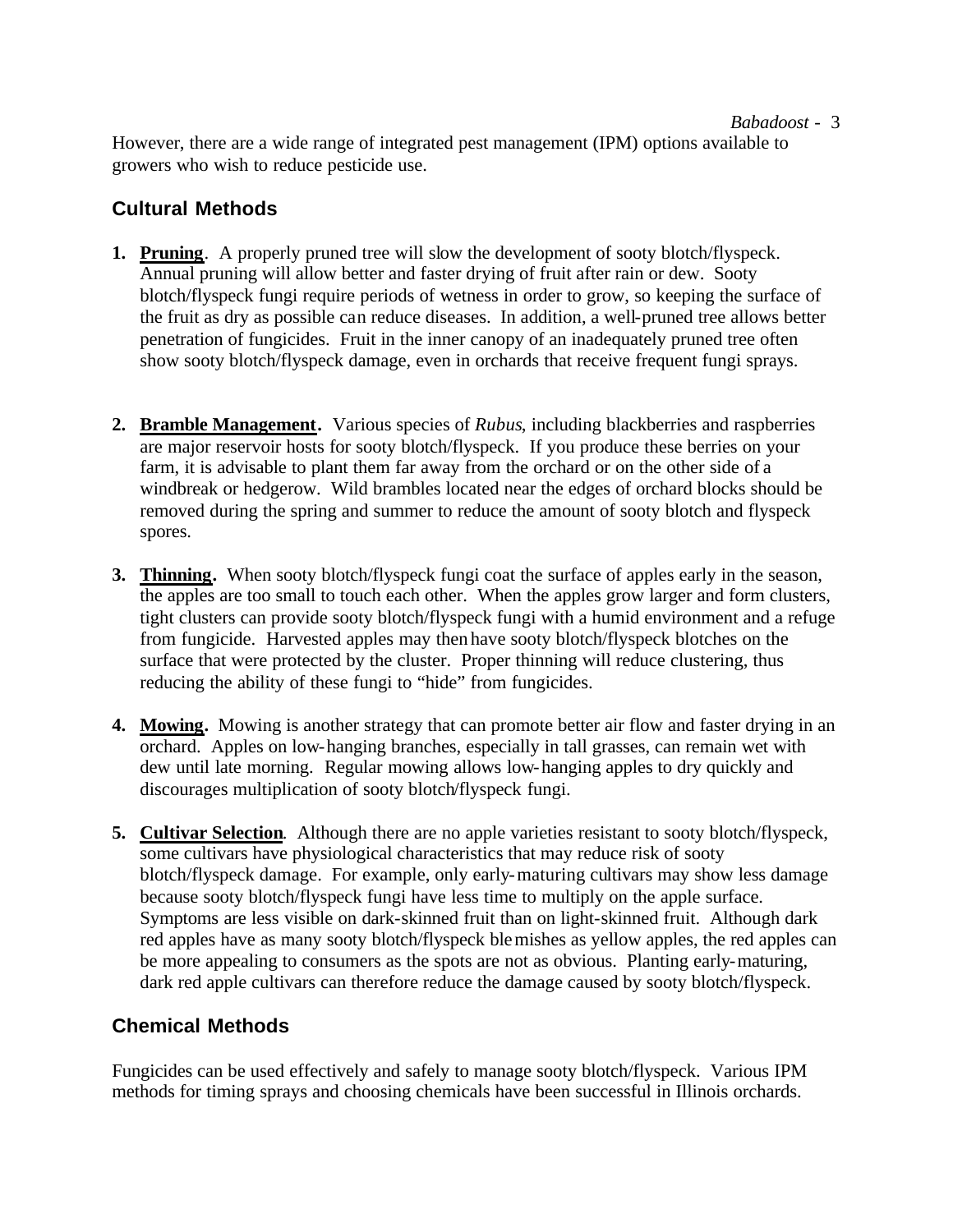*Babadoost* - 4

### **1. Weather-based Spray Timing.** In recent years, a disease warning system for sooty blotch/flyspeck has been developed. In this system, a total of 175 hours of wetness due to rain and/or dew (Figure 4) must be measured after the first cover spray before the second cover spray is applied. Once the second-cover spray is applied, fungicides are applied preventively (approximately every 10 to 14 days) until close to harvest. A tank mix of a benzimidazole fungicide (i.e., thiophanate-methyl) and a contact fungicide (such as captan)

should be used in the first- and second-cover fungicide sprays when applying the warning system.



*Figure 4. An apple with free moisture on the surface, a condition favorable for development of sooty blotch and* 

Growers can record wetness of trees by using a personal weather sensor. The sensor is mounted in the lower canopy of a representative tree in the orchard for data collection

(Figure 5), and the data is downloaded to a personal computer as often as necessary (usually once a week) in the beginning and more often as approaching the threshold level).

With the wetness measurement system, data collection begins after first cover spray. Wetness hours are added each day until the total hours are 175. At this time, the second-cover spray is applied. A standard 14-day schedule is followed for the rest of the season.

**2. Reduced-risk fungicides**. Sooty blotch/ flyspeck control by two



*Figure 5. A Wetness/Temperature Logger under canopy of an apple tree.*

"reduced-risk" strobilurin fungicide, kresoxim methyl (Sovran) and trifloxystrobin (Flint), have been evaluated for control of sooty blotch/flyspeck. When sprays of Sovranor Flint were alternated with sprays of thiophanate-methyl (Topsin-M) plus captan, control of sooty blotch/flyspeck equaled that of full-season sprays of thiophanate-methyl plus captan. These strobilurin fungicides are less dangerous to human health and to the environment but provide the same level of control as conventional sprays.